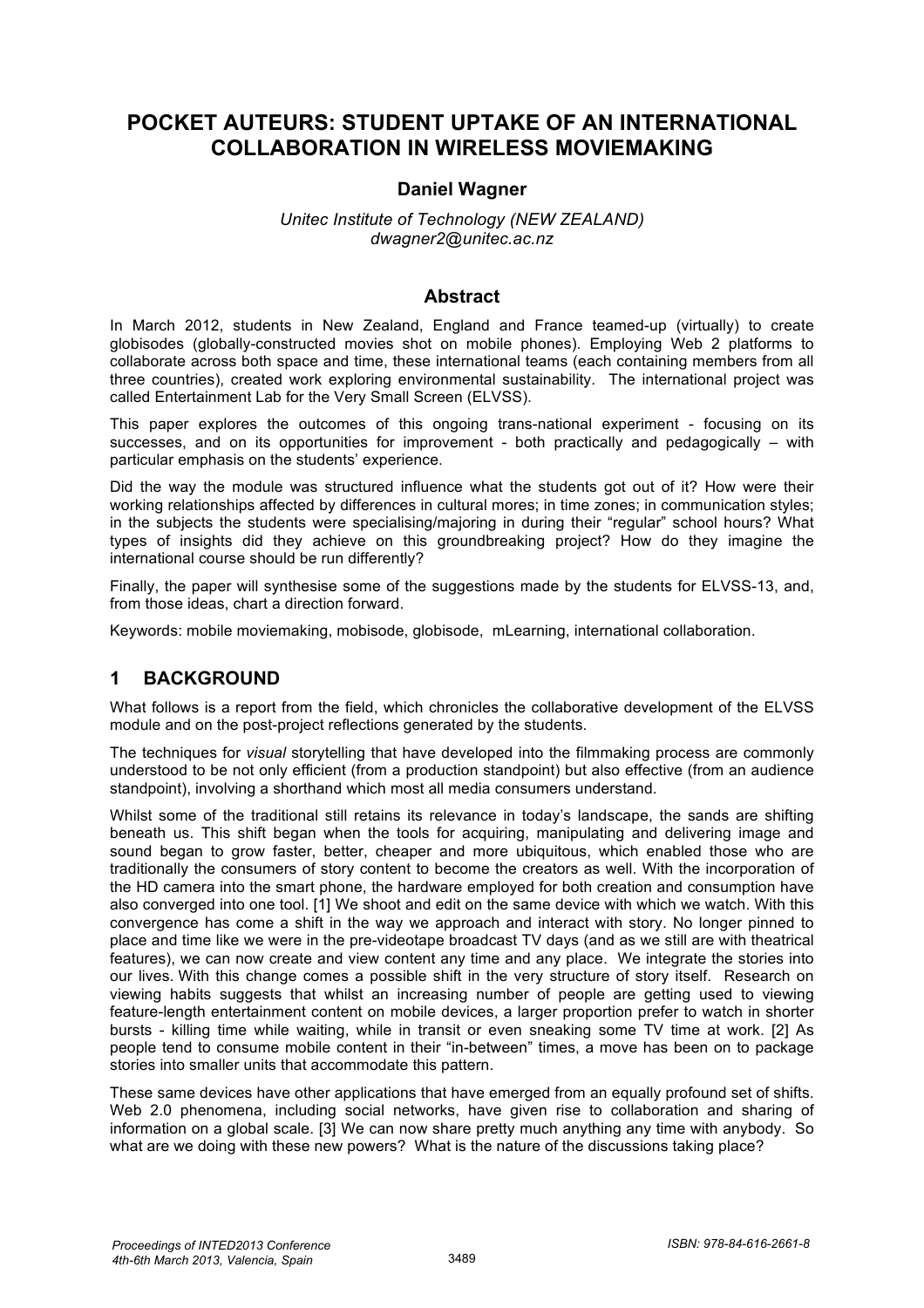These were some of the questions in my mind as I designed and ran a course called Entertainment Lab for the Very Small Screen (ELVSS). Students were lent wireless mobile devices (at Unitec, the students got 4<sup>th</sup> generation iPod touches to shoot and iPad 2's to edit) in order to create short movies that were designed for optimal viewing on the very same (types of) devices on which they were shot. Throughout the course, we explored the unique nature of shooting, of post-producing, of delivering and of viewing work in the mobile format.

In 2012, the ELVSS project was comprised of thirty-nine students from three countries: film & television students at Unitec Institute of Technology in Auckland, New Zealand; acoustics and sound students at Salford University in Manchester, UK; and graphic arts students at Université de Strasbourg in Strasbourg, France. Divided into four international teams (each of which consisted of students from all three countries), they used a variety of Web 2 tools to collaboratively determine the specific subject matter and the story of each team's film, the shots they would need to tell each story, and in which country each shot would be taken. In addition to shooting these international projects, the Salford students composed soundtracks and the Strasbourg students created the titles for each movie. The project was capped with feedback from the lecturers involved and by reflections from the students.

The concept behind ELVSS 12 evolved from courses I'd run over the past five years, each one building upon the previous. They all involved the use of smart phones in the construction of short movies, and each year's course grew increasingly more complex, and increasingly more collaborative, as smart phone capabilities became richer and more intuitive.

ELVSS 11 had been my initial foray into using iPhones to shoot - and iPads to edit - short form mobisodes. In attempts to define a new cinematic language for the very small screen, we began by exploring parameters of the user experience, asking questions such as: Where, when and how do most people tend to watch mobile movies? For how long does the average viewer tend to stay with a piece before their attention – and vision - begin to flag? What types of shots work better than, and which do not work as well as, on a medium and a large screen? How does compression affect subtlety with both picture and with sound? What genres translate well from the large screen to the very small screen, and which do not?

This led us to begin exploring attributes of the "mobile aesthetic". [4] Contributing factors to the mobile aesthetic include the camera's size (i.e. you can easily put it places other cameras won't go); its optical behaviours [e.g. "CMOS wobble" (the jelly-like effect the entire image takes on when any camera with a CMOS sensor is moved a certain way); focus-searching; the way it handles light and contrast; the native colour gamut; unparalleled depth of field, including with the ability to come very close to a subject; etc.]; landscape vs. portrait (all other media natively capture and deliver in landscape; video in portrait format has come to signify having been shot on a mobile device); and the value (both symbolically and from a purely visual standpoint) in the fact that the creator can hold it in their hand whilst shooting – facing either forward towards the world or back towards themselves.

In ELVSS 11, my class of twenty-five students divided into five teams and set out to create their own mobisodes. Here was a special kind of challenge. These were students who were being trained throughout the rest of their degree - a Bachelor of Performing & Screen Arts - in the time-tested conventions of single-camera narrative filmmaking. They've learned to recognize and to execute proper technique in their specializations (Writing, Directing, Production, Camera, Sound & Editing), they've explored the elements of cinema from both the creator's and the audience's point of view, they've begun to dig deeply into their craft as filmmakers. Now with ELVSS, they're being challenged to confront this training and to develop a new model for visual storytelling. We spend much time in our regular classes and workshops considering cinematic language for the seventy-foot screen, now long established. But we now need a new cinematic language, for the seventy-millimetre screen. This is the challenge our students face in the ELVSS projects.

Whilst the student teams of ELVSS 11 approached their mobisodes with varying levels of depth, rigor and complexity, each team explored new territory (for them) in terms of their relationship with the camera. These new relationships were both operational (using the phone's small profile to attain unique camera placements and shooting angles) and attitudinal (such as challenging when and where it was appropriate to shoot).

The course provided new insights for these future large- and medium-screen filmmakers. And one of the assessment events in ELVSS 11 was a vlogged reflective component, where I was able to collect their impressions of the course. On the assessment brief, they were asked to: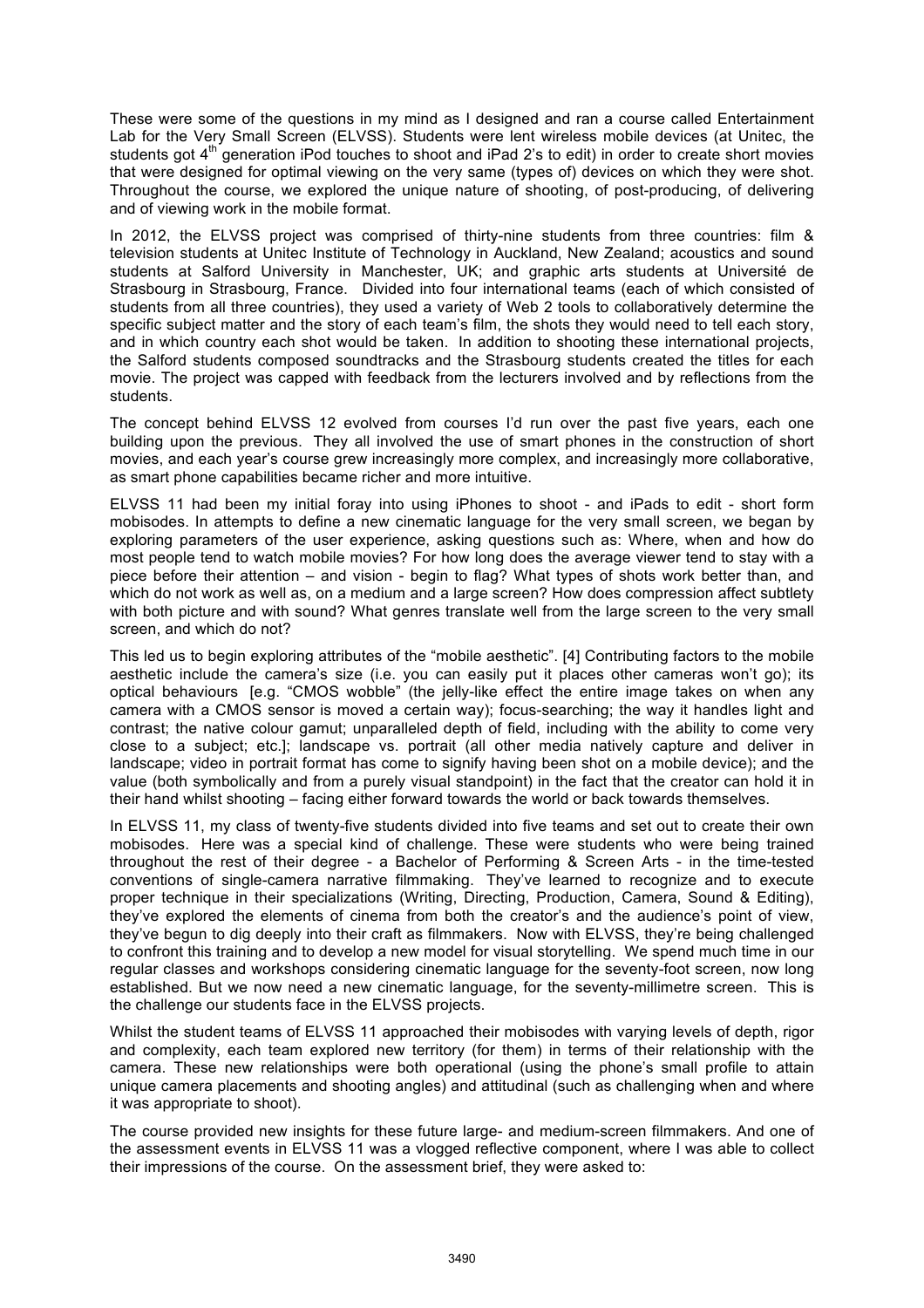- Explore how their understanding of the creation and delivery of storytelling through visual media has transformed as a result of having partaken in the ELVSS project;
- Reflect on the experiences working with their team, and evaluate their individual contributions to it;
- Examining the class project, their team's efforts and their participation in the entire endeavour, speculate on how they might like to see it transpire differently – If they had it all to do over again. [This criteria was for me as much as it was for them, for it allowed me to access direct student feedback on the very design of this brand new course.]

Much of their feedback had to do with feeling either that the course was too structured, and thus more limiting than they would have liked, or that it was not structured enough. The latter group of students had trouble all through the one-semester course as they struggled to find the initiative to build their own story in this new framework. They were uncomfortable with the exploratory, student-centred nature of the course's approach, and expressed concern that there was not enough clarity in the pathway; they wanted to be told up front what to do and what all the steps were going to be. There was also a sense in one or two reflections that the course was too much about itself, and that it might have had more impact on and relevance to them if it somehow had had a broader scope. Conversely, those who reported feeling too limited said that the aesthetic parameters given them were too specific and hampered their creativity. They wanted a more open brief that enabled them to fly freer and higher with these new tools. Nevertheless, all agreed that it was a valuable experience for them and an exciting ride to have taken.

I resolved, therefore, to change the course in the following ways:

- I would up the stakes and increase the "significance" of the ELVSS project by seeking out collaborators for the students in different localities, hopefully in different countries.
- I would provide the students with an overarching theme that they would then be required to address more specifically in the stories they created.
- I would still require them to employ Web 2.0 platforms for collaboration, for journaling, as a class time back channel and for resource sharing.

The first step in re-crafting ELVSS for 2012 was to bring in collaborative partners, so I looked to those lecturers who had been such valuable contributors to ELVSS11. Helen Keegan - Senior Lecturer in Interactive Media at Salford University in Manchester, UK – has been leading her students down the mobile movie path for the past four years, in her course, entitled Social Technologies.

Laurent Antonczak, Lecturer and Postgraduate Discipline Leader (Graphic Design and New Media) at Auckland University of Technology, is an avid proponent of the advancement of mobile movies. Laurent leads a research group that focuses on development of mobile phone. He is a co-founding member of Mobile Innovation Network Aotearoa (MINA), a leading mobile information and resource group.

Soléne Trousse is a Lecturer in Motion Graphics Design at the Université de Strasbourg (Unistra) in Strasbourg France.

Also providing invaluable insight and support to the planning conversations prior to, and during, ELVSS 12, were our two Doctors of mobile movieology.

Dr. Max Schleser, whose PhD is in Mobile Media. Is a Senior Lecturer at Massey University in Wellington, where he is the Subject Director of Digital Media. Max is a filmmaker, who explores mobile devices as creative and educational tools. Max is the other co-founding member (along with Laurent) of MINA. Dr. Thomas Cochrane is an academic advisor at Auckland University of Technology, His PHD thesis was titled: "Mobilizing Learning: Transforming pedagogy with mobile web 2.0".

So the core planning team who convened every week or two in a Google+ Hangout, consisted of myself, Helen, Laurent, Max, Thom and, later, Solène. Much of the planning process around ELVSS 12 presaged the actual process in which the students engaged. The six of us shared many of our planning ideas and considerations in an ever-unfolding Google Doc. Our regular Hangouts were a challenge to coordinate because of the 12-hour time zone difference – combined with the hectic schedule of six different lecturers, but the excitement of planning the module saw us through. We also built a Wordpress blog [http://elvss2012.wordpress.com/], which would serve as a guide to students in navigating the often-confusing palette of communication tools.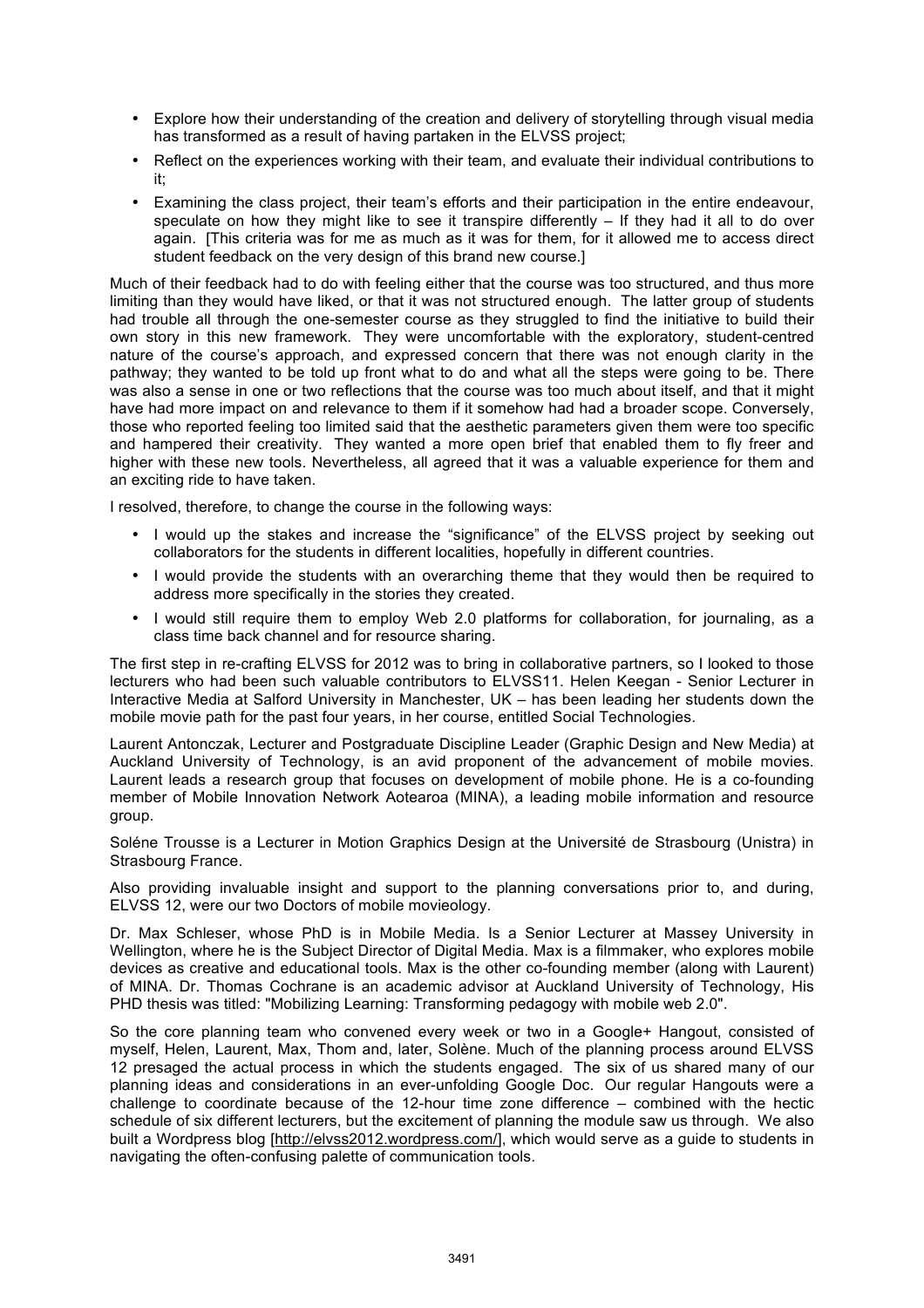## **2 TIMEFRAMES**

In addition to the time zone hurdles, the other time-related challenge we faced in the early planning days was the alignment of course delivery schedules across the three schools. The course I was allocated occurred in New Zealand's Semester 1, which began in early March. Because the end of the teaching year in the Northern Hemisphere occurs in early June, the ELVSS module needed to wrap up in the UK in early May (to leave time for exams and marking). Since we had a short two-month window in which to make this collaboration happen, we realized we needed to be as prepared as possible to enable the students to plug-in to already-existing systems, whilst still leaving room for them to have a sense of ownership of their projects. This involved building a solid structure within which the students could build their projects with as much freedom – and speed - as possible.

## **3 COURSE/MODULE DESIGN COORDINATION**

Another challenge which popped up quickly in our tri-national planning sessions was the alignment of our course plans so that the learning outcomes set by all three institutions' courses were served, as well as the needs of the ELVSS project itself. Additionally, we needed to coordinate assessments in such a way as to ensure that each cohort was assessed in a way that was appropriate to both their broader coursework and to the project.

## **4 INVOLVEMENT SCHEME**

The next series of discussions related to the structure and content of the projects we would be asking our students to create. In attempts to find how students from each nation could contribute to the whole, we narrowed our choices down to three possibilities:

- Possibility #1 All work on **ONE STORY**: Each team composed of members from all four countries – would be responsible for a different section of the same story.
- Possibility #2 **4 stories one from each country**, all developing the same rough story brief, but each in their own way. Each country a self-contained unit, making separate stories, which connect in some loose way.
- or Possibility #3 **4 internationally-collaborative stories** (developed by teams, each comprised of students from all 3 countries)

We decided that Possibility #3 was the most workable option. Four internationally collaborative mobile movies, all different stories, but all with a clear connection. As this was a global project, we decided that this connection should be an over-arching theme that affects the entire globe. We chose Environmental Sustainability. This, we realised, would add a socially responsible dimension to our mobile moviemaking. It would give rise for deeper thought in this area on the part of our students. It would add new gravitas to our project: now students across the world from one another would be collaborating around a truly international issue. We, and many like us, have spent the last few years exploring the *creative* possibilities of mobile moviemaking; it's now time to turn our attention to the opportunities these tools provide for *making a difference* in the world.

## **5 DEVICES / STORAGE**

Our attention then turned to the practicalities. The students in the three countries would surely have different devices which shoot different frame sizes, aspect ratios, file types and resolutions. We addressed this by opening a common Dropbox account. The students would all convert their movies to a QuickTime-friendly format and upload them to Dropbox, filed by team. All students would have access to this account (via a shared p/w), and could freely look at the rushes of the other teams. What's more, we were enthusiastic about the idea of them sharing footage with one another. We left it to each student team to decide whether they were going to shoot their films in Landscape or in Portrait mode.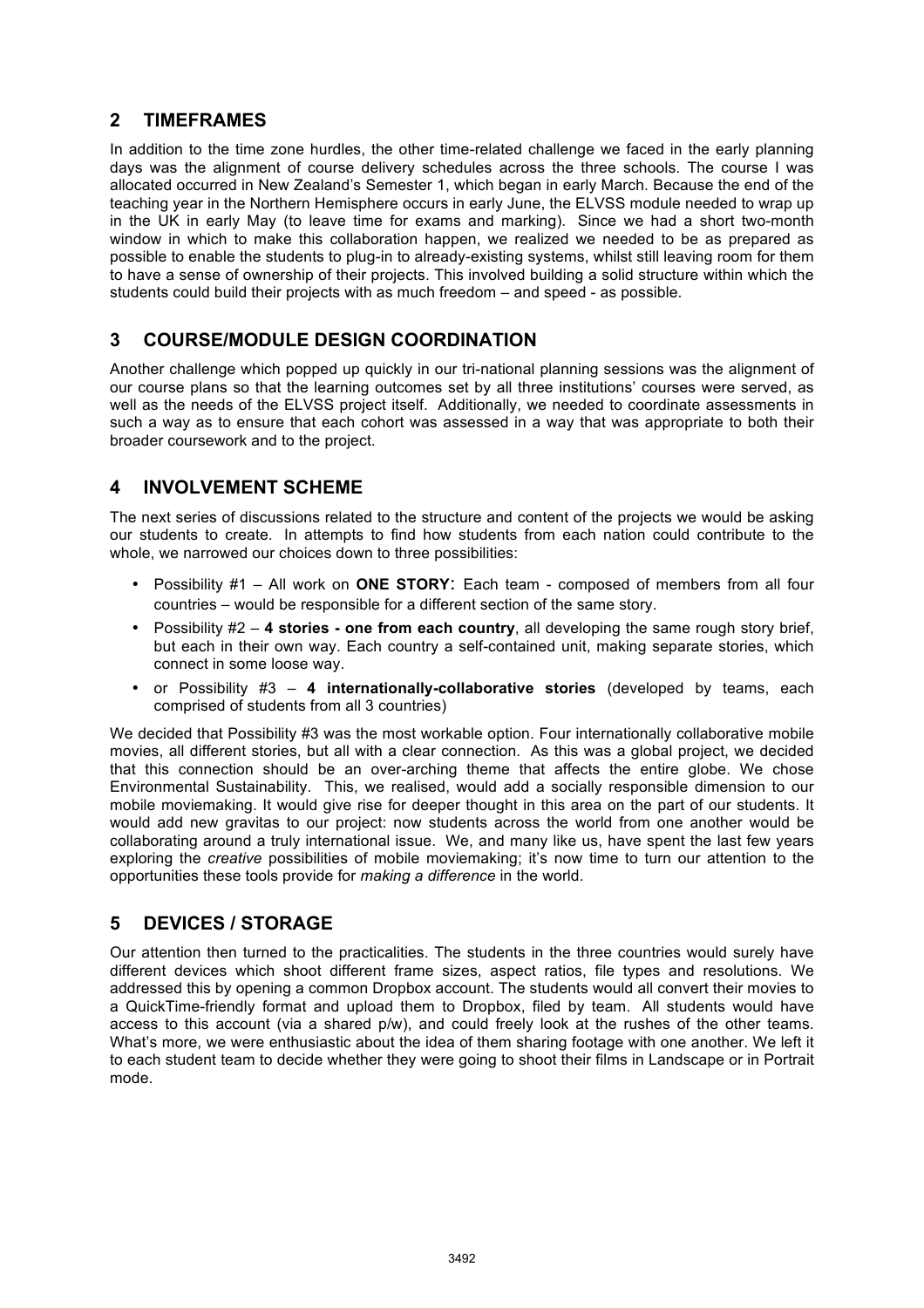# **6 COLLABORATION TOOLS**

Next, we formulated the collaboration structure. We would use Google Spreadsheets as a roster of the participants' contact details, team allocation and G-Docs address. This way, it could be updated constantly with all participants (each with full access) always up to date.

The students, in their international teams, would use Google Docs as their central collaboration document. G-Docs allows for a continual discussion in one document. This discussion can either take place synchronously - when more than one participant is online simultaneously - or asynchronously (the more likely occurrence), catching people's thoughts as the thoughts occur to them, regardless of whether anyone else is online or not. At the end of the project, what's left is a chronologically layered record of each project's evolution. G-Docs was a significant conversation tool for us lecturers developing the project, and now we planned it to serve the same function with the students. (What actually ended up happening was a bit different. See below for the outcome.)

We also used twitter (hashtag: #elvss12) as another, more instant, communication/collaboration tool. This took on added dimension when we used it as an in-class back channel. In class sessions, we always had two projectors displaying side-by-side images up on our big white wall: One image was either our Moodle course (which was our roadmap, constantly being added to each class) or a relevant website or video that was currently under discussion. The other projected image was always our twitter feed (courtesy of twitterfall.com), cascading down the screen with each new tweet. Some students, whilst sitting in class, would be researching, with their iPads, the topic under discussion and tweeting relevant shortened links to our hashtag. These tweets would instantly show up, projected behind the lecturer. Also In addition to sharing research links, students would, in this way, be able to provide instant feedback on what was being discussed. Other students in the class could, and would, tweet either questions, embellishing statements or just simply mini-reports about what was being said. Not only did the other international participants in the project know immediately what was going on in our classroom, they could tweet-back responses. This is one way in which twitter extended the boundaries of the class beyond the walls of the room, out into the world at large. The other way that twitter expanded the class boundaries was that students and lecturers would tweet links and other resources related to ELVSS at any time from any place. This, in a way, freed the class from a singular time and space, opening up the thinking, learning, and co-teaching process (students teaching other students, students teaching lecturers, etc.) to occur whenever the inspiration struck. Now the learning was integrated into everyday life, and the students were able to share ownership of the teaching, as well.

Our synchronous tool of choice was Google+ Hangouts. This also translated nicely as a tool for the students to meet periodically (although a couple of students did not have webcams or even mics). The students appreciated the ability for a number of computers to participate in a conversation.

## **7 BLOGS**

A significant component to the ELVSS project was the students' chronicling of the process. So, as in 2011, each team was required to keep a Wordpress blog, journaling the pathway of their films' creation. In ELVSS 12, the students divided themselves not only into teams, but also into countries. So there were two blogs for each team, a UK version and an NZ version. Both addressed issues and events around the creation of their team piece "Message in a Bottle", but did so from their own local perspective. Additionally, each team's blog conformed to the course and assessment criteria that were stipulated by each lecturer (Daniel Wagner in NZ and Helen Keegan in the UK).

The French team did not have a blog of their own for two reasons: 1) the duration of their engagement with the project was less than a month's time, and 2) their involvement was, in the end, not attached to any coursework, but purely extra-curricular. Their ELVSS participation, donated solely out of their interest in the concept, was lodged between the end of their semester's coursework (all of which had wrapped up by the time they stepped into ELVSS) and their exam weeks.

### **8 REFLECTIONS & OBSERVATIONS**

The reflections the students submitted this year were broad ranging and demonstrated a deeper level of critical thinking, on a Year 3 level, than did the 2011 students' reflections on a Year 2 level. The questions they were asked to reflect on were similar to those posed in ELVSS 11 (see above), but with a bit more rigour, as they were now a year further down the track in their studies, as well as in their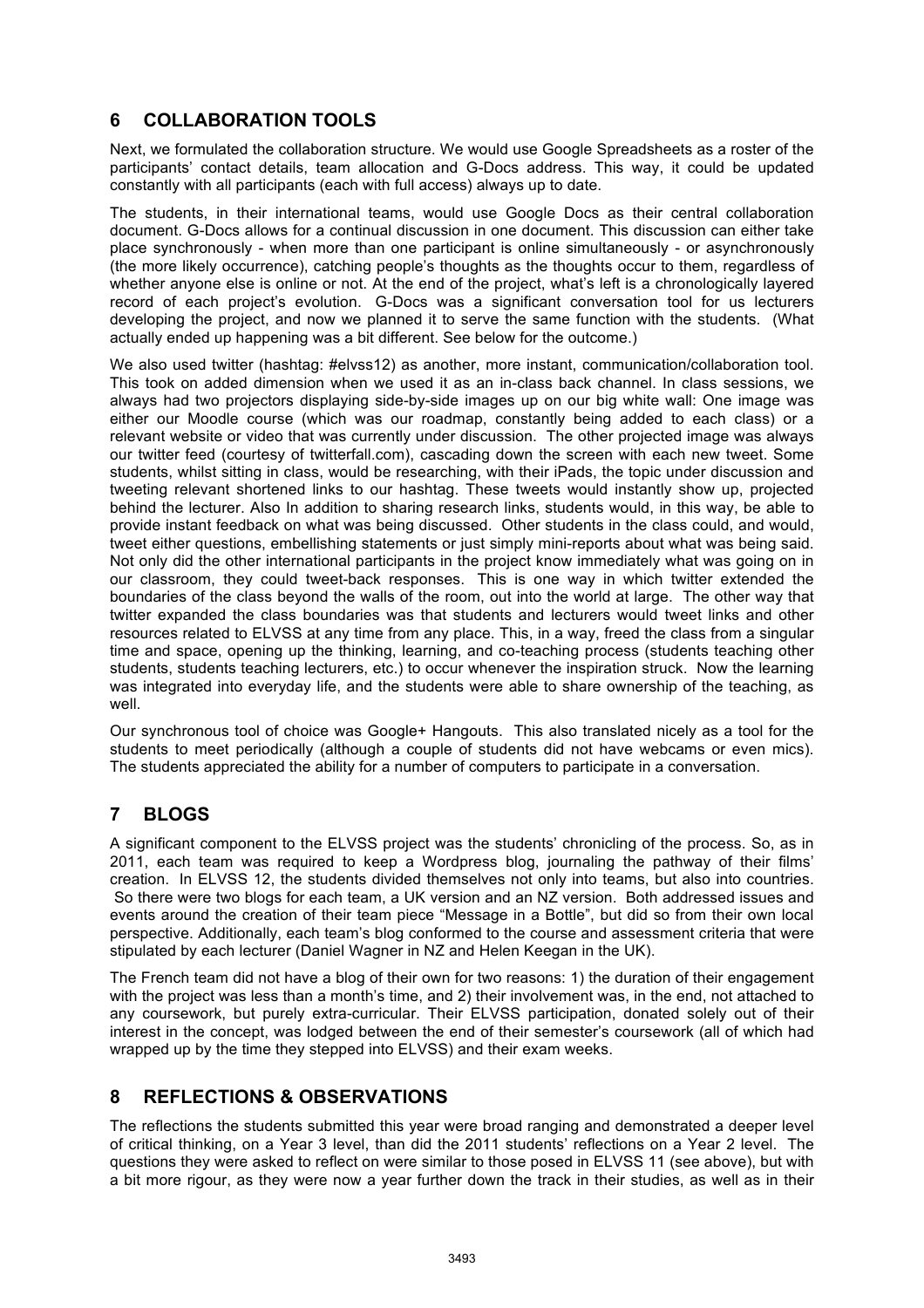understanding of collaborative practice in general and of movie making in particular. This feedback provided valuable reflection on the mobile moviemaking process in general, whilst also generating useful input into our planning for next year's ELVSS iteration.

### **9 INTERNATIONAL COLLABORATION**

One feeling expressed by those NZ students who had also been involved in ELVSS 11 (as Year 2's) was that they missed the degree of local collaboration that took place before the international element was added. Whilst they found tremendous value in the global collaboration, and would not want to give it up, they would like to see a more even balance of the two elements. This could take the form, they suggested, of a bit more time and attention back to time spent together in discussions as a class "getting together, conversing, agreeing on ideas."

Relatedly, it was pointed out that "international collaboration can bring a comprehensive cultural exchange through mobile movie making". It was acknowledged that the students overlooked the background of local influences, such as Maori culture and stories around the rich New Zealand geography. "…When we add this kind of information into the video, not only we will know the local culture of each country, audiences around the world will also know more about the local culture. I think it is a good way to deliver the message of local culture to audiences around the world."

The students grumpily related that the 12-hour time difference might have added an extra week onto the whole project. To call a Hangout with team members halfway across the planet, one would need to first contact them (via email or the FB page). Then they'd need to wait up to 12 hours for the other team to read it (which isn't until they get home from school, if they're not able to check email from school) and either accept the date or to propose another time. Then another interval of up to 12 hours would transpire before the response could be picked up and actioned. All this before an actual meeting can take place. Very labour intensive.

Many of the English-speaking students – in both New Zealand and in the UK – find it difficult to communicate fluidly with some of the French students. This was not solely due to language, but also due to differences in cultural/linguistic assumptions. This rift also was evident between NZ and UK. Separated by a common language, they found that differences in wording and phrasing often led to some rather comic misunderstandings.

## **10 STUDENTS' REACTIONS TO COLLABORATIVE PLATFORMS**

There was considerable commentary on the choice and uses of the collaborative tools.

Google Docs was embraced to a point by the students, but not to the extent that we'd hoped or expected. As mentioned earlier, the intention was for the students to conduct the bulk of their collaboration on G-Docs. They were meant to narrow down from the general (such as such as type and scope of story) to the specific (storyline, shot list, which images are shot in which country, etc.). Whilst most students appreciated the central editability afforded by the platform, and its capability for both synchronous and asynchronous conversations (which we, the lecturers, utilised heartily during the course-planning stage), a few found this fact destabilising. They would step away from their document, returning to find it different than before. Even though they knew to check the revision history to see what changes had been made, these people felt confused by this mutability. In the end, the students defaulted to their old pal Facebook as the collaboration platform of choice. They found Facebook's push notifications preferable to having to check their G-Docs for changes or additions. But as we, their lecturers required their collaborative process to be transparent, Facebook proved problematic, as not every lecturer has a Facebook account. Exporting conversations out of Facebook was also an issue. In the end, the students copied and pasted their Facebook conversations into their blogs, which turned into a labour-intensive affair. Despite these kinks, G-Docs did not prove successful as the principal collaboration platform of ELVSS 12, and Facebook won. Among the second-tier learning objectives we'd hoped the course would achieve was to broaden the students' collaborative horizons and enable them to discover different tools for different purposes For ELVSS 13, we need to re-look at collaborative avenues that are transparent and accessible to all.

G+ Hangouts was popular for its intuitively laid-out browser-based interface and for providing free face-to-face communication for up to ten participants across the planet – for free (Skype charges for enabling more than two computers on one call). The downside of that platform, according to the students, was the inconsistent quality of the calls, as well as the sheer complexity of organising them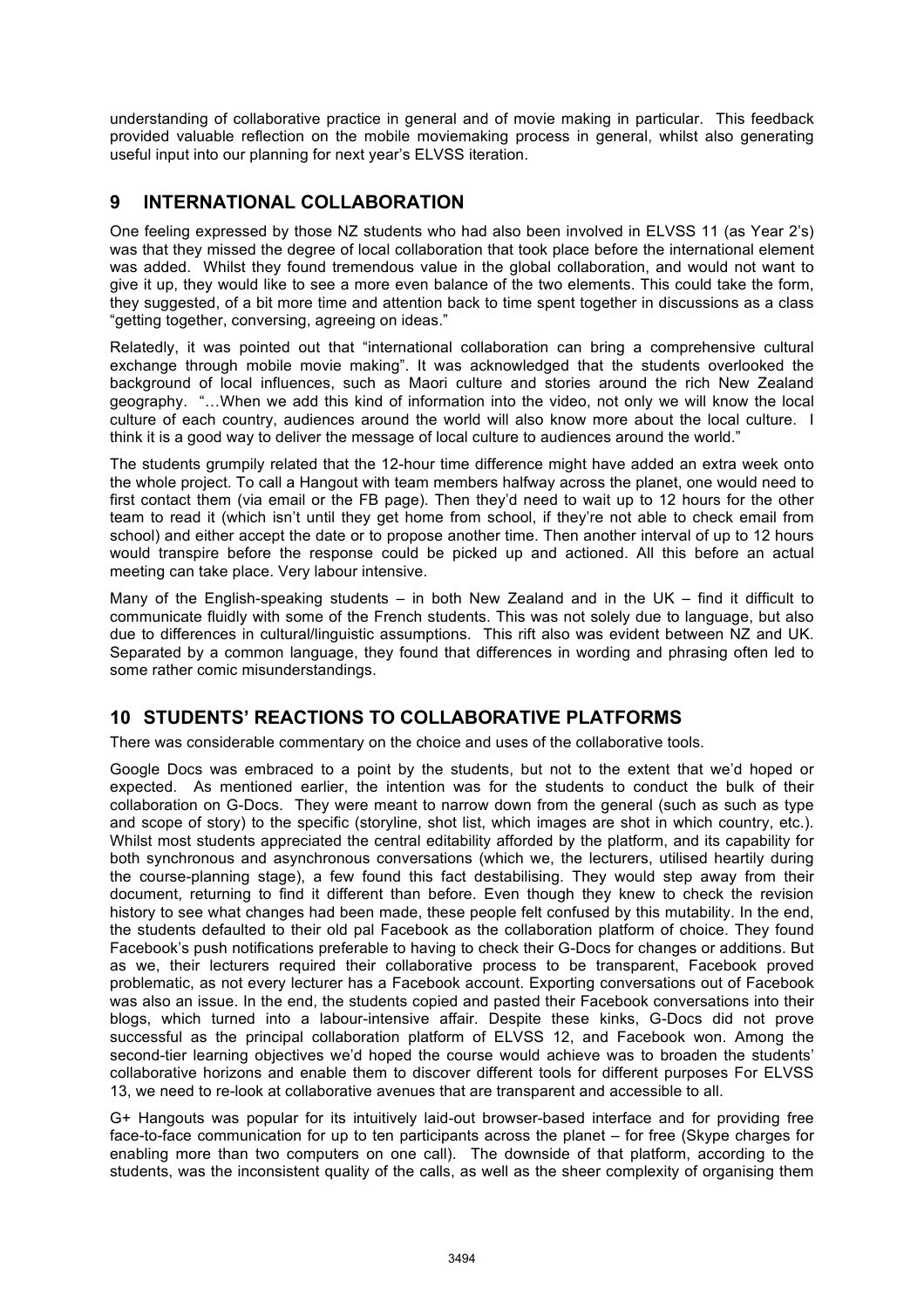across time zones. They all found this challenge quite formidable. (This latter consideration, of course, would hold true for any teleconferencing platform.) Of all the collaborative tools, the videoconferencing platform was the most daunting for some. These people revealed that having a Hangout with your best friends is very different than having a Hangout with a team of people you don't actually know. It took a bit more time for these students to get used to this modality, described by one as "in your face".

The students generally liked the use of Wordpress as a blogging platform for its relative ease of use, given the customisability it offers. They appreciated the value of having a vehicle for thoughtful reflection and process journaling. They did report that it was not the best for instant communication – but we used other platforms for this purpose.

Dropbox was generally acknowledged by the students for the ability to upload most all types of material from anywhere in the world to it, as well as enabling all ELVSS participants to download any footage that had been uploaded by any other participant (they all had the password). The downsides they mentioned are the costs involved in securing any appreciable amount of storage space (our school purchased a 100GB plan for the ELVSS project) and also relatively slow upload/download speeds. Still, it remains the odds-on favourite for storage and access.

In their summative reviews of collaborative platforms, the final one the students looked at was good old tried-and-true email. The consensus was that email is the most basic and reliable form of online communication and is often the first thing that people check, but is obviously not good for live interaction. It has its place as a static, web 1 sort of notification system. But interactive communication has evolved in such a way that email is a good choice for convening a gathering that will take place on a more live platform.

#### **11 ASSORTED OBSERVATIONS**

Many of the students found that the ELVSS module forced them to confront their training in the more traditional media arts. Flying in the face of their prior learning stirred up some interesting revelations about the very nature of mobile moviemaking.

"Mobile movie inherently gives the creator more freedom than conventional filmmaking, closer to the auteur theory; you're holding the camera and at the same time you are already directing, you are as the director; even kind of more [like a] POV shot."

On a holistic level, several students were quite moved that the (filmmaking) skills they've been acquiring over the past 2-1/2 years need not be limited to traditional funding, production and distribution channels, but can actually travel much lighter. These aspiring filmmakers realised they can apply their storytelling craft to acquisition on a mobile phone, post production on a wireless device and delivery online. A few found this quite freeing.

"I don't have to imagine that I will organise a big crew to film one day, it is just happening right now"

Along with this smaller scale creation process comes the need to paint with smaller strokes.

Because people tend watch mobile movies in their "in between times", the films themselves are best viewed when they're shorter.

"In my mind, mobile movie-making becomes simpler than conventional film in story structure. It is just like a trunk. But the conventional film has quite a lot of branches."

Another analogy was a bit less lyrical:

"Watching during in-between times (in 5-min slices, waiting for bus, etc) is kind of like fast food."

Due to the viewing screen being so much smaller, shots are more easily read when made more simply than if creating for a theatrical (or even a television) screen.

"When thinking about filming for a mobile audience, need to think differently about how close you get, what you put in the frame. Like the difference between writing an essay and a post card. You really have to truncate (essentialise) what you're trying to say."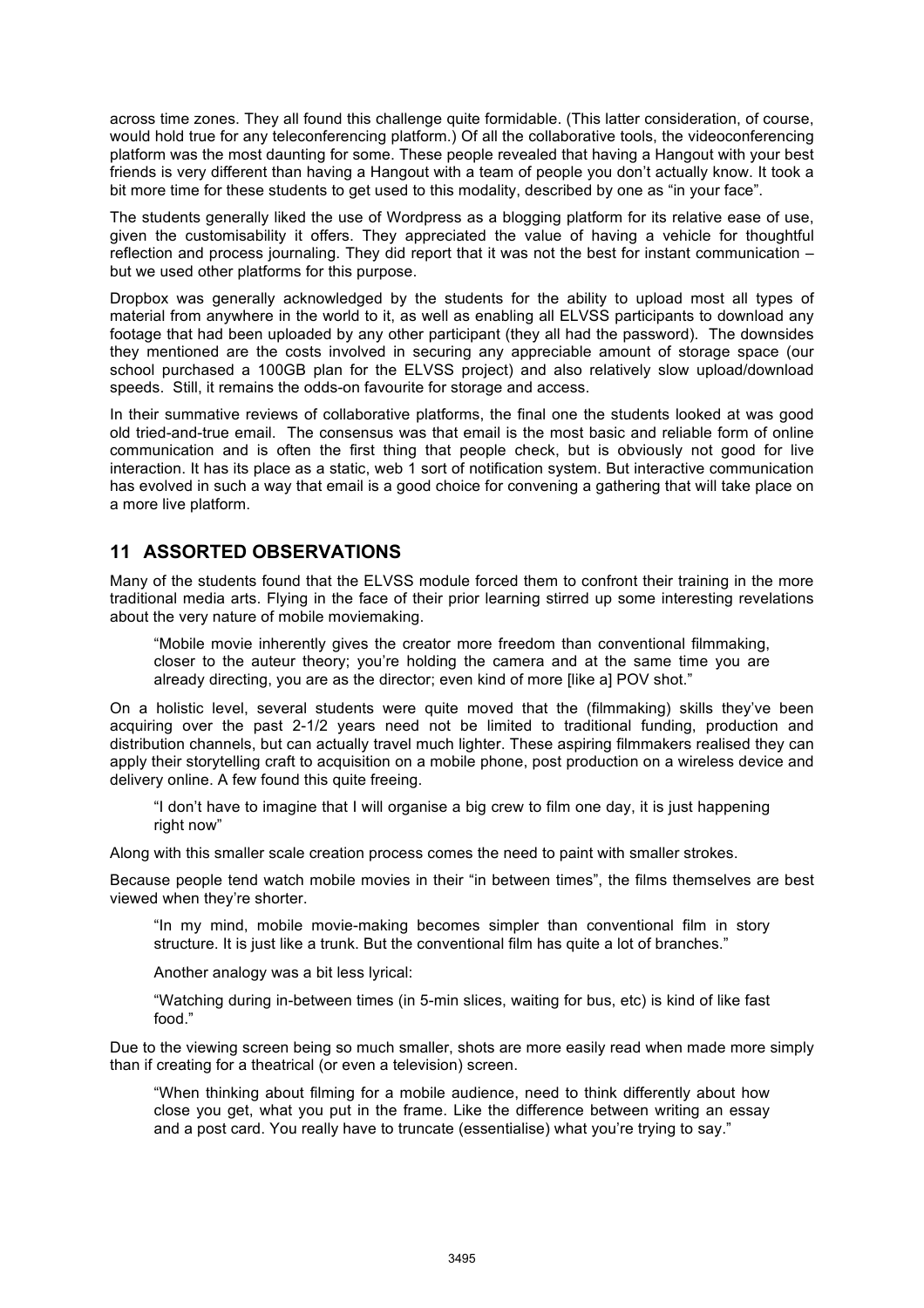Because of compression (a necessary beast of online video), movement of camera and subject is most clearly viewed when it is smoother than if produced for larger formats. This technical/aesthetic guideline for simplicity of movement is also brought back into the production process itself.

"I found the camera movements become simpler and more flexible with iPod touch. In conventional filmmaking, filmmakers normally do a movement shot with dolly and Jib, the process is complex. But with the iPod touch, I can do the same shots just by holding the camera, because the weight of the camera, I still can get a relatively stable image. So I feel mobile devices can easily achieve movement shots"

Mobile moviemaking was not only liberating in its smaller scale and ease of distribution, it also empowered students to bring their cinematic storytelling skills out into the broader community.

"Through the project, I realize that although the small mobile devices cannot achieve the quality of conventional film, it provides an opportunity to me to achieve my dream of filmmaking with a very low budget, and has built a bridge between me and people who also love filmmaking around the world."

#### **12 LESSONS LEARNED AND WHERE TO NEXT**

As this internationally coordinated effort was a first-time venture for all involved, some of the choices we made might be made differently next year, with the benefit of hindsight. Here is some student feedback on ways we might improve the project for ELVSS 13:

- Bring on more universities both domestic and international.
- Spend more attention addressing local (indigenous) cultures in each locality
- Make a TV style series. Possibly more of a series consisting of webisodes.
- Make further use of functionality such as live streaming
- Further use of different (and emerging) platforms such as Android and Windows Phone 7.
- Maybe try a different time in the year's schedule this is due to other university related commitments for all students participating in the project, for example the French didn't get to shoot any film due to their hectic exam schedules.
- Make one global blog for each team instead of New Zealand and the UK each having a separate one. Or one global platform for blogs, text, rushes and other data.
- Make teams smaller (e.g. 6 total members from all three countries) sometimes there can be too many conflicting ideas. Smaller groups are easier to manage and to facilitate.
- Delegate job roles (from tutor) assign responsibilities (rather than a free-for-all).
- Editing the video on mobile devices. [This one was from a UK student; NZ students were lent iPads for editing.]
- Weekly hangouts with tutors (if time permits) and team to address problems and solutions.
- Avoid project overlapping university holidays this hindered our focus slightly
- Experimentation with add-on accessories for phones and dedicated video recording apps.

Many of these ideas corroborate notions we lecturers shared in our periodic review Hangouts during the course of the module. ELVSS 13 will most likely involve more tertiary institutions, both in NZ and in other countries; possibilities being discussed are Germany, Malaysia and the US. We will adjust the design of the formative collaborative structures – both for the lecturers constructing/aligning the module and for the students organising their ideas and planning their movies. Some ways the latter will be in evidence will be:

- The choice, scope and uses of Web 2 collaborative platforms;
- The institution of closer lecturer monitoring and student self-monitoring systems to ensure that all students contribute (not hide behind others, as occurred in small measure during ELVSS 12).
	- $\circ$  This could take the form of regularly scheduled check-in Hangouts. Rather than letting the students struggle to organise their Hangouts, a session up-front [centred around a G-Doc] which pre-set all the Hangout dates would save lots of time in back-and-forth communication between students in vastly different time zones.